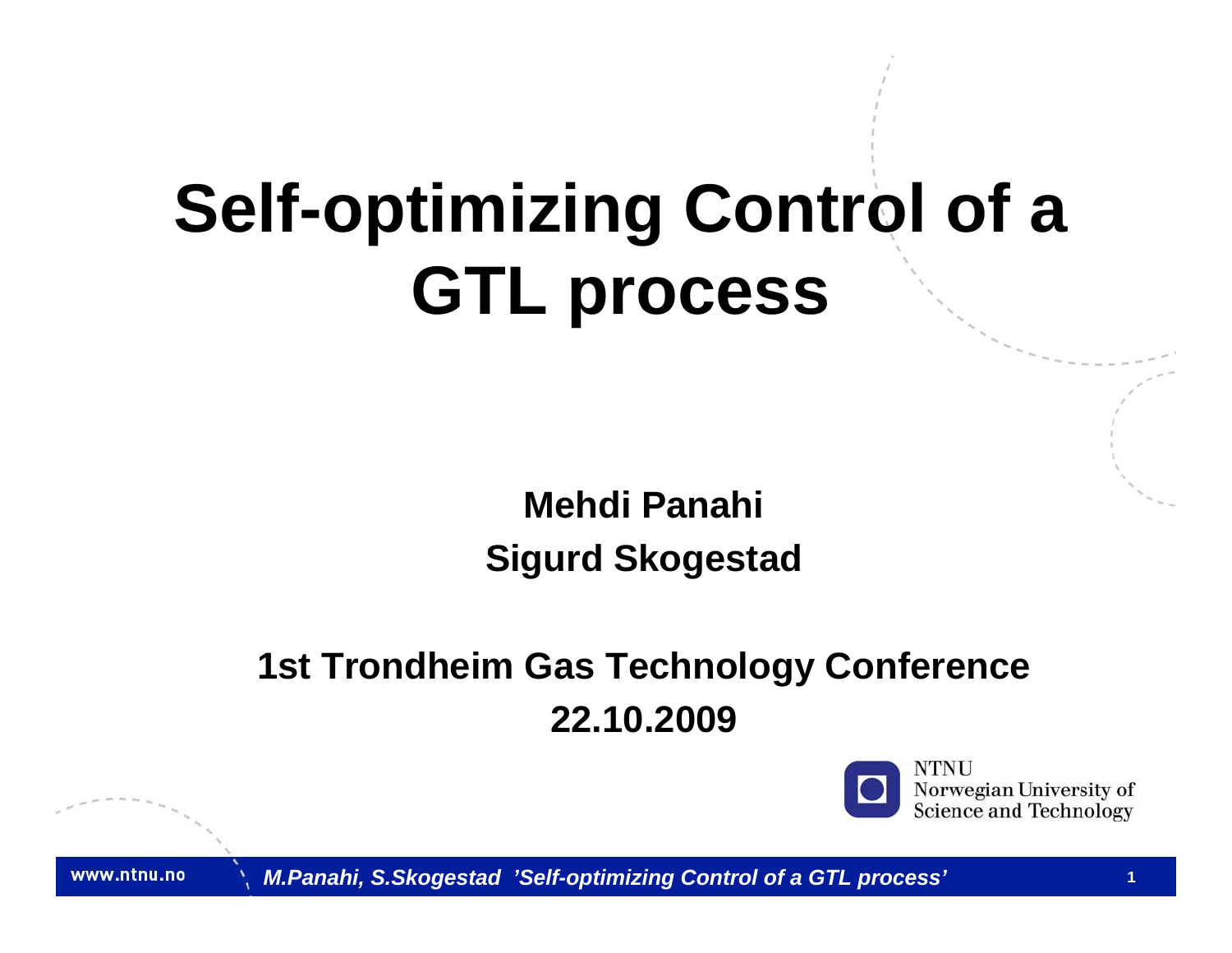**Outline**

**Introduction**

**Conceptual design of a GTL process**

**Optimal operation and self-optimizing control**

**Summary**

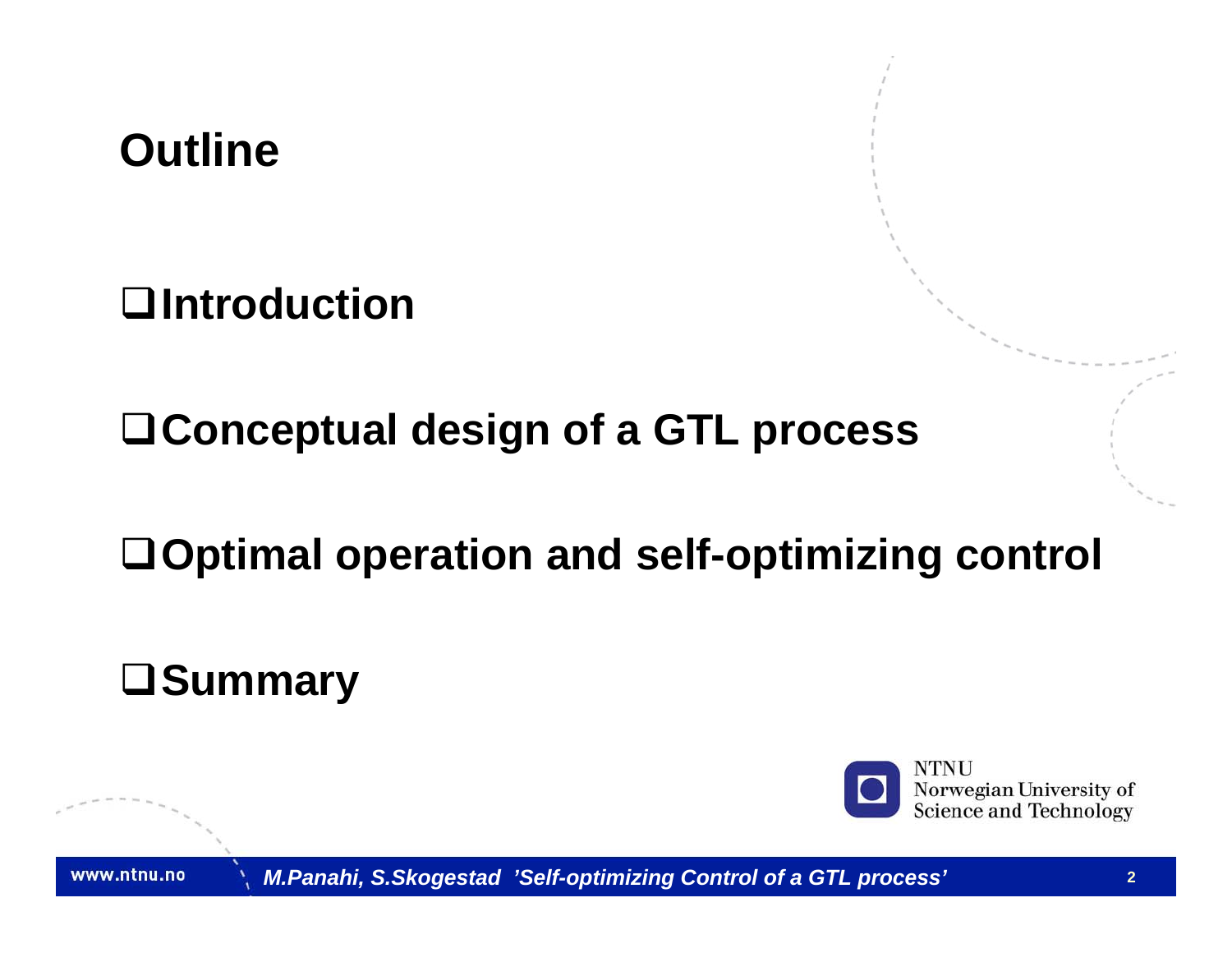## **Outline**

#### **Introduction**

**Conceptual design of a GTL process**

**Optimal operation and self-optimizing control**

#### **Summary**



Norwegian University of Science and Technology

www.ntnu.no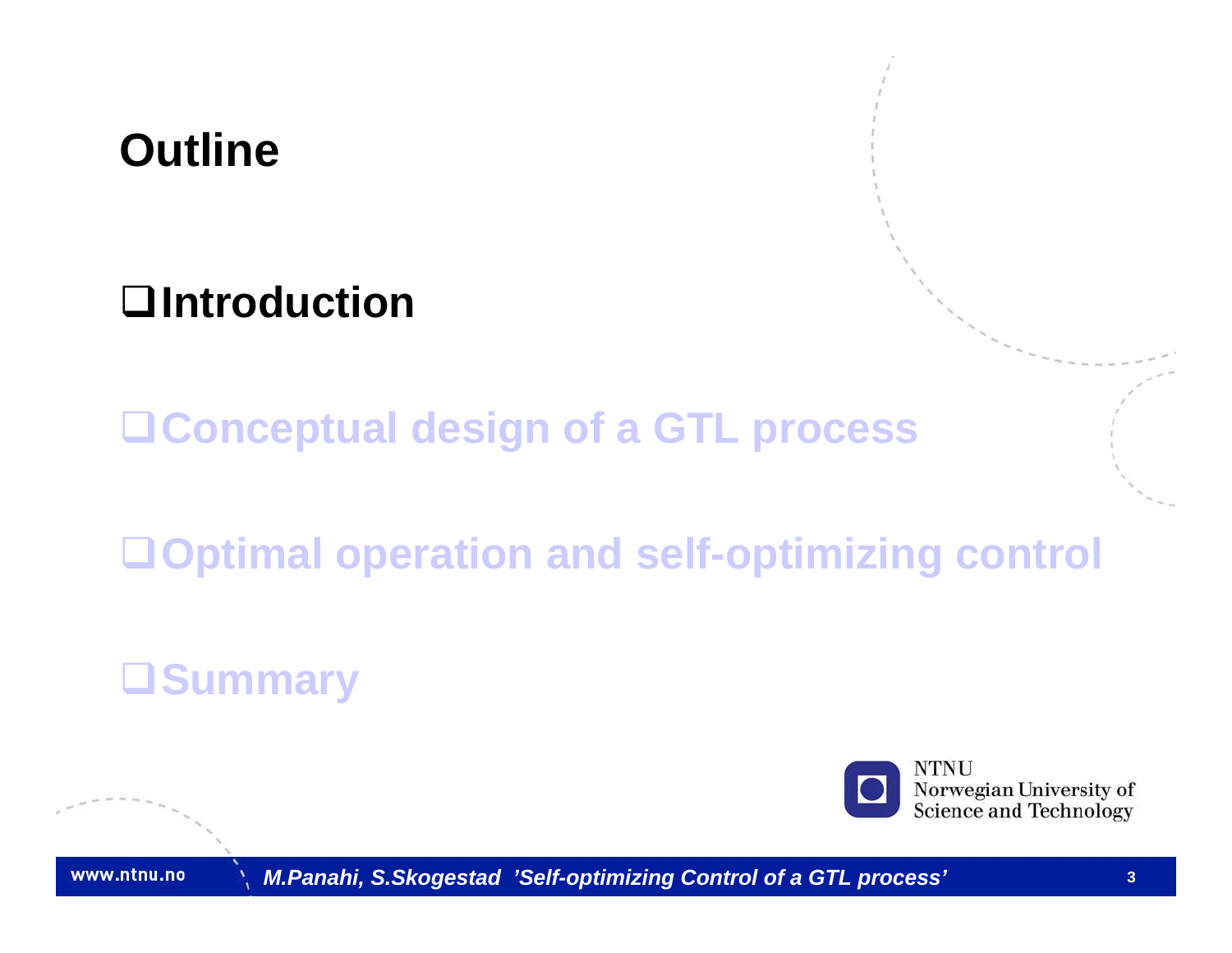#### **GTL is converting of natural gas to synthetic liquid fuels via Fischer-Tropsch (FT) reactions**



**Ideal Case: Thermodynamically possible but very far from being practical**

$$
nCH_4 + \frac{n}{2}O_2 \rightarrow (-CH_2-)_n + nH_2O
$$

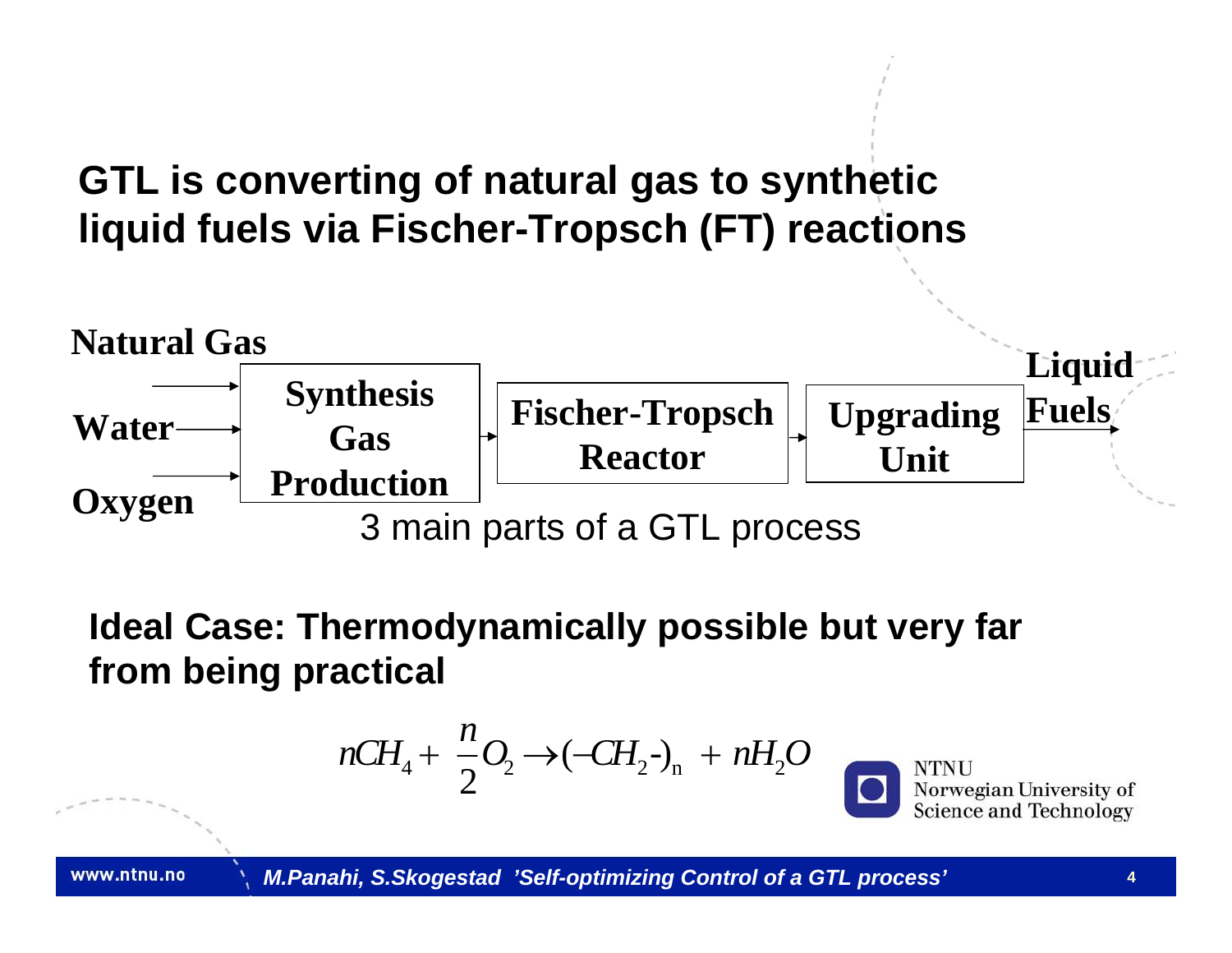#### **Skogestad's procedure for plantwide control**

Self-optimizing control

**Mode I:** maximize efficiency **Mode II:** maximize throughput

**Self-optimizing control** is when we can achieve acceptable loss with constant setpoint values for the controlled variables without the need to reoptimize the plant when disturbances occur

Skogestad, S., 2004, Control Structure Design for Complete Chemical Plants, Computers and Chemical Engineering, 28, 219-234

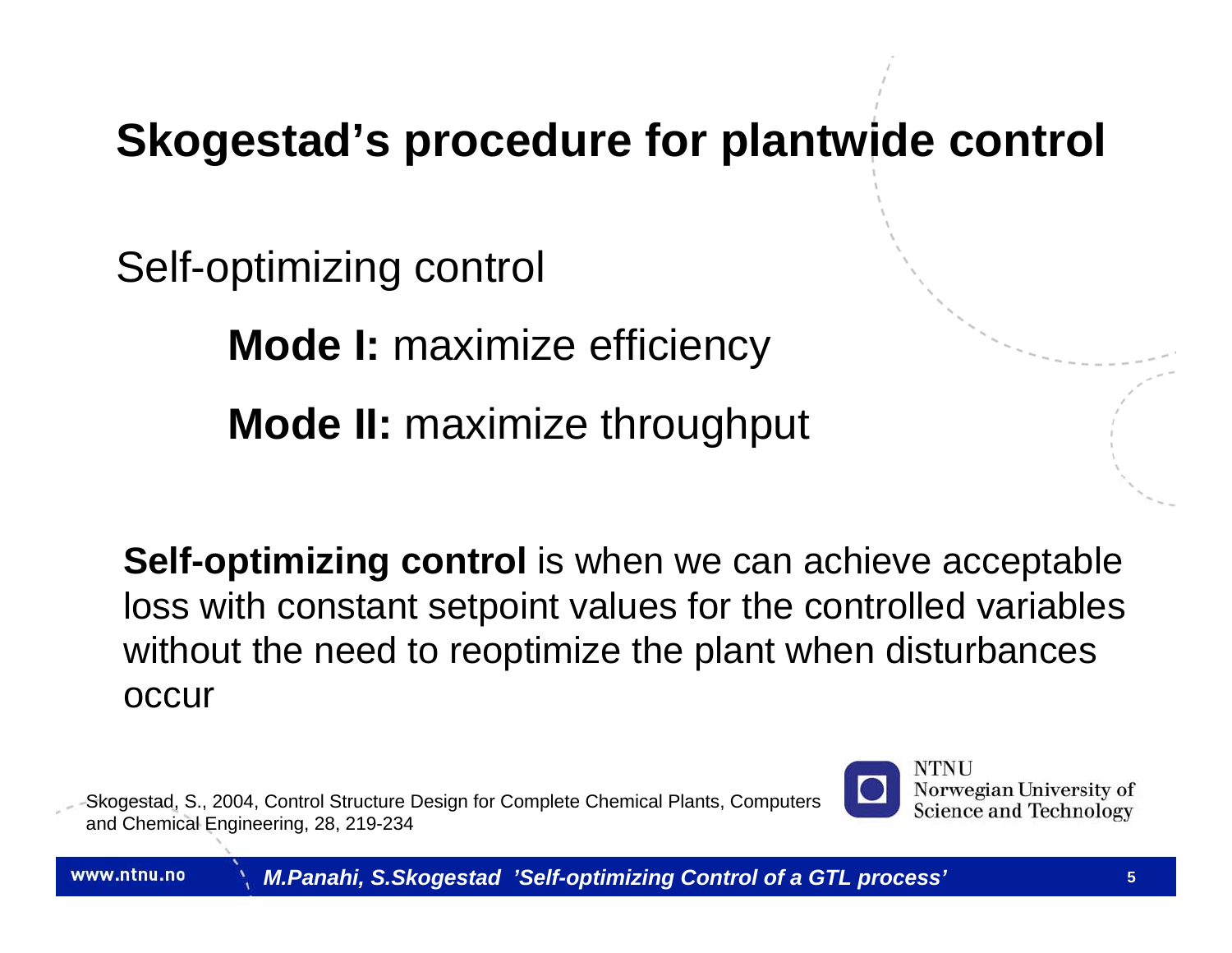

#### **Introduction**

#### **Conceptual design of a GTL process**

#### **Optimal operation and self-optimizing control**

#### **Summary**



Norwegian University of Science and Technology

www.ntnu.no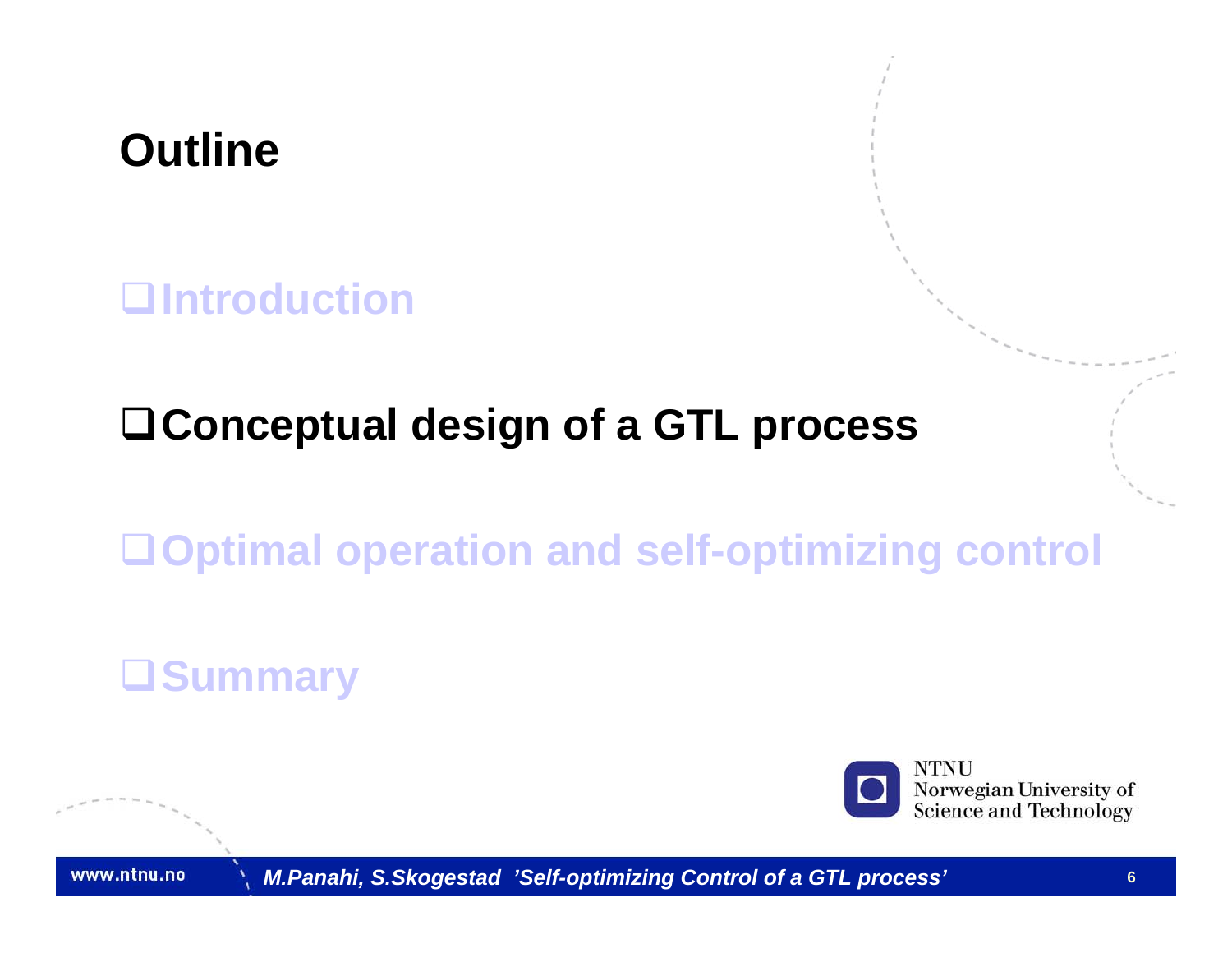## **Main reactions in GTL process SynGas unit**

Auto Thermal Reforming (ATR)  $\Delta H = -519.32 \frac{kJ}{mol}$   $\Delta G = -562.65$  $CH_4 + \frac{3}{2}O_2 \Leftrightarrow CO + 2H_2O$   $\Delta H = -519.32\frac{kJ}{2}$   $\Delta G = -562.65\frac{kJ}{2}$ *mol mol*  $+ -0 \Leftrightarrow CO + 2H_2O$   $\Delta H = -519.32 \frac{100}{100}$   $\Delta G = -1$ 4  $\cdots$   $\cdots$  2  $CH_4 + H_2O \Longleftrightarrow CO + 3H_2$   $\Delta H = +206.13 \frac{kJ}{mol}$   $\Delta G = +151.65 \frac{kJ}{mol}$  $CO + H_2O \Leftrightarrow CO_2 + H_2$   $\Delta H = -41.39 \frac{kJ}{mol}$   $\Delta G = -19.09 \frac{kJ}{mol}$ 

Desired  $\overline{co}\,$  is 2-2.3 for FT reactor using Cobalt catalyst in a SBCR. ATR temperature is around 1000°C  $H_{\scriptscriptstyle 2}$ *CO*

#### **FT reactions**

2  $\sim$   $\sim$   $2n_1$   $\sim$   $2n_2$  $nCO + 2nH_2 \rightarrow (-CH_2^-)_n + nH_2O \qquad \Delta H = -165 \frac{kJ}{mol}$ 

#### FT temperature is 220-230 °C

Yates, I. C. and C. N. Satterfield,1991, Intrinsic Kinetics of the Fischer-Tropsch Synthesis on

a Cobalt Catalyst, Energy & Fuels, 5, 168-173

*M.Panahi, S.Skogestad 'Self-optimizing Control of a GTL process'* **<sup>7</sup>**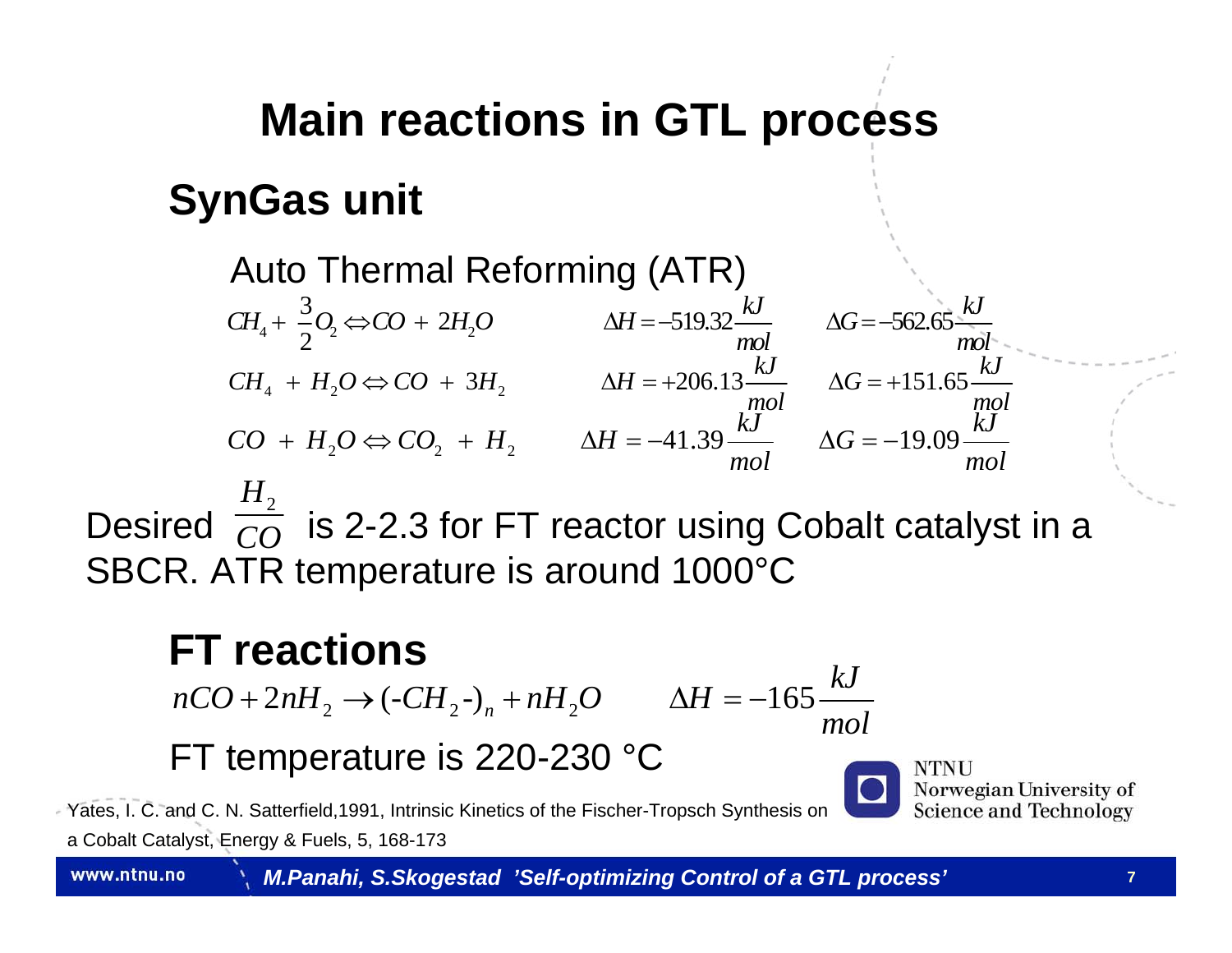#### **Process design basis**

- ¾ One train of the biggest current GTL plant
- ¾ Equilibrium reactions in syngas unit
- ¾ Satterfield & Yates kinetic in FT reactor
- ¾ Industrial scale ratios of water and oxygen to natural
	- gas in feedstock and volume of the FT reactor

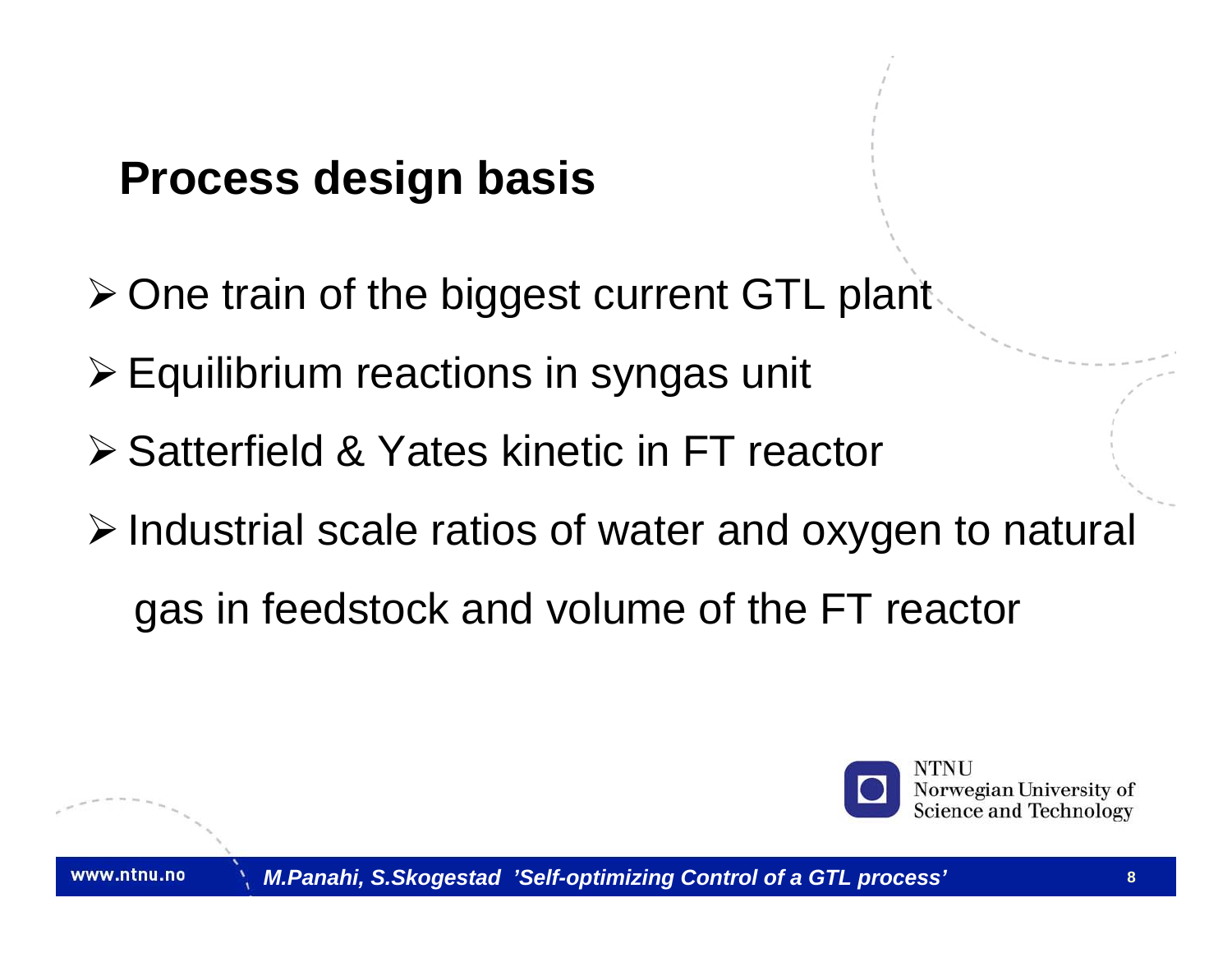#### **Resulting flowsheet of a GTL process**

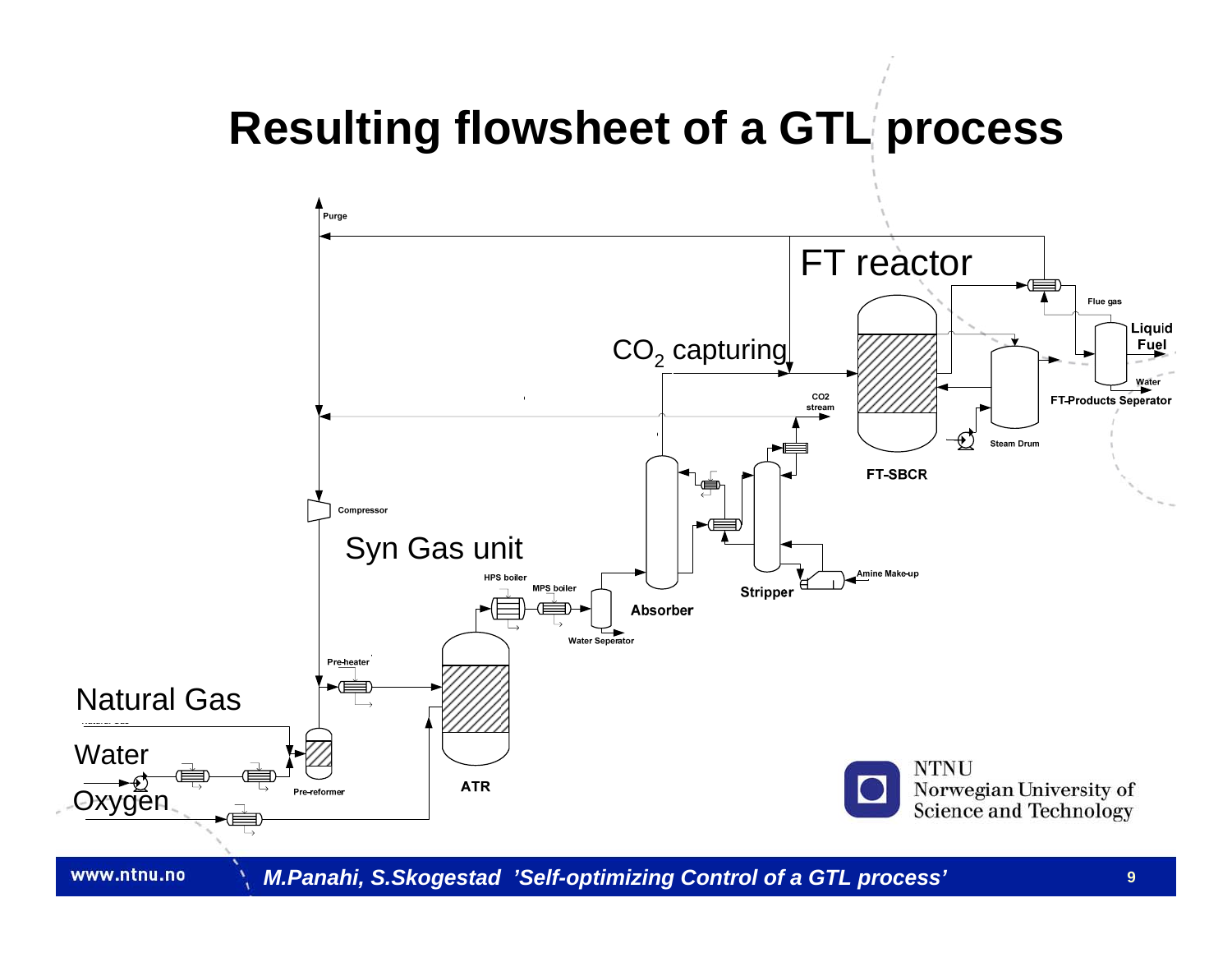



Effect of %CO $_{\rm 2}$  removal on (1) H $_{\rm 2}$ /CO in syngas and (2) production of liquid fuels

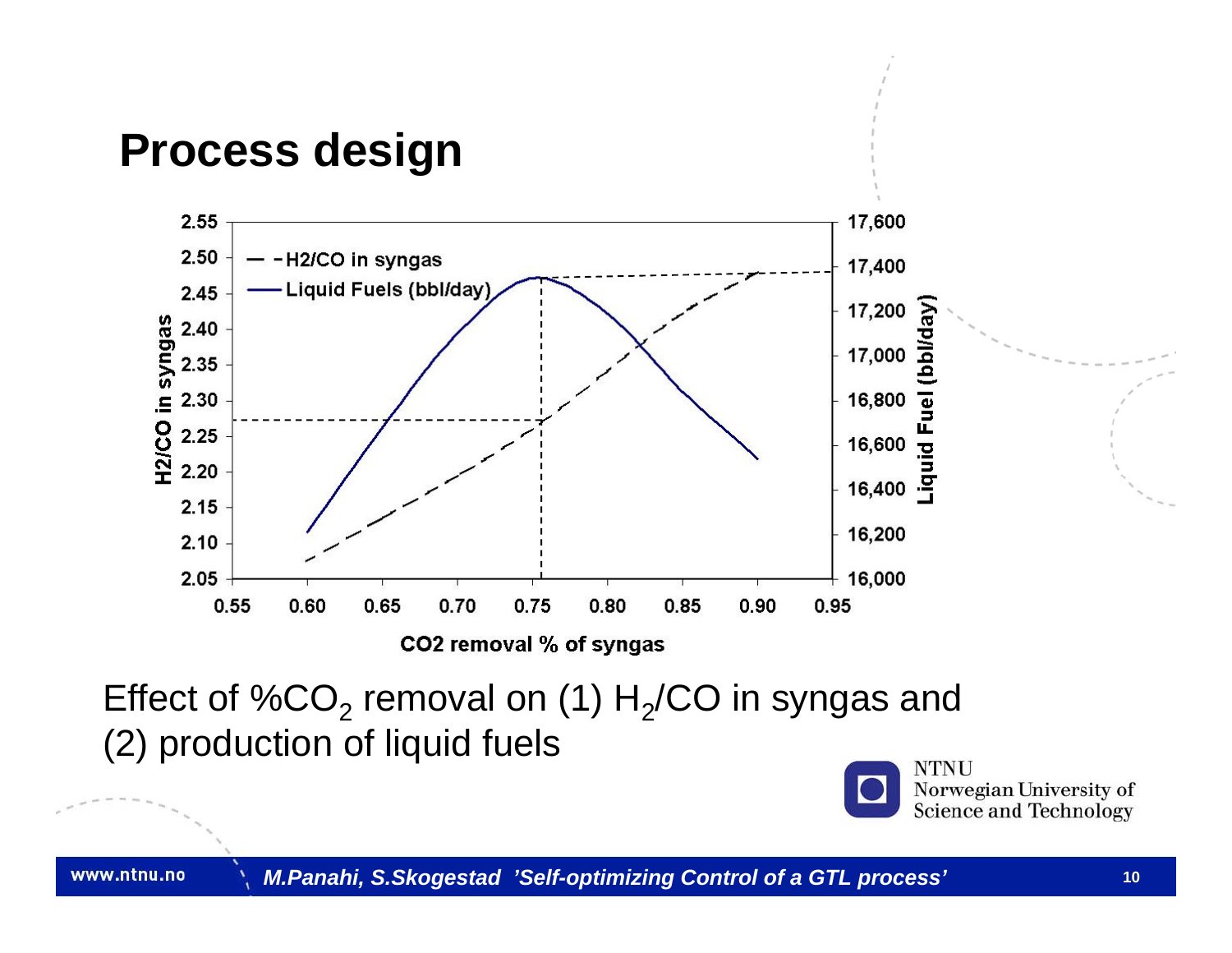#### **Process design**

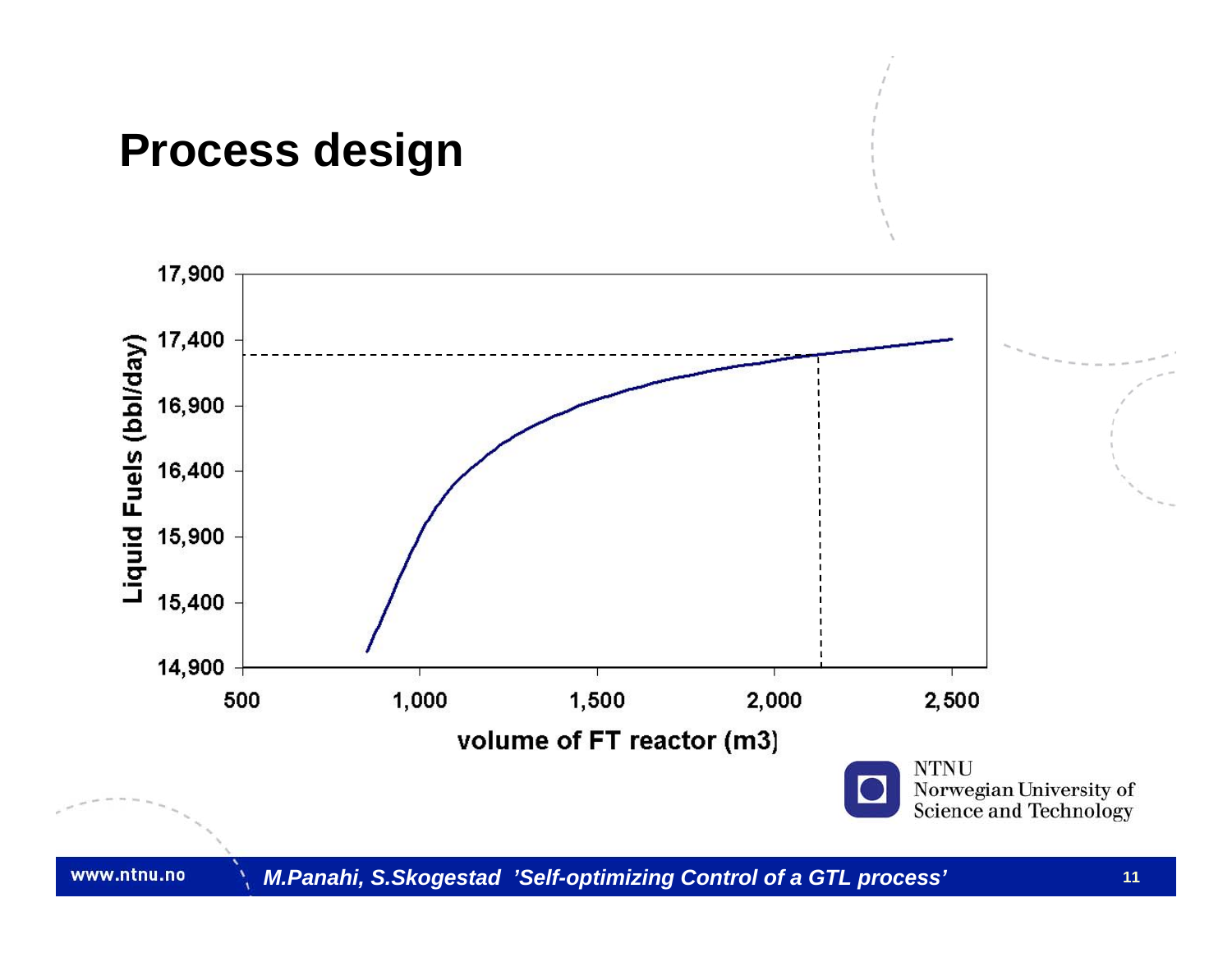

**Introduction**

**Conceptual design of a GTL process**

#### **Optimal operation and self-optimizing control**

#### **Summary**



Norwegian University of Science and Technology

www.ntnu.no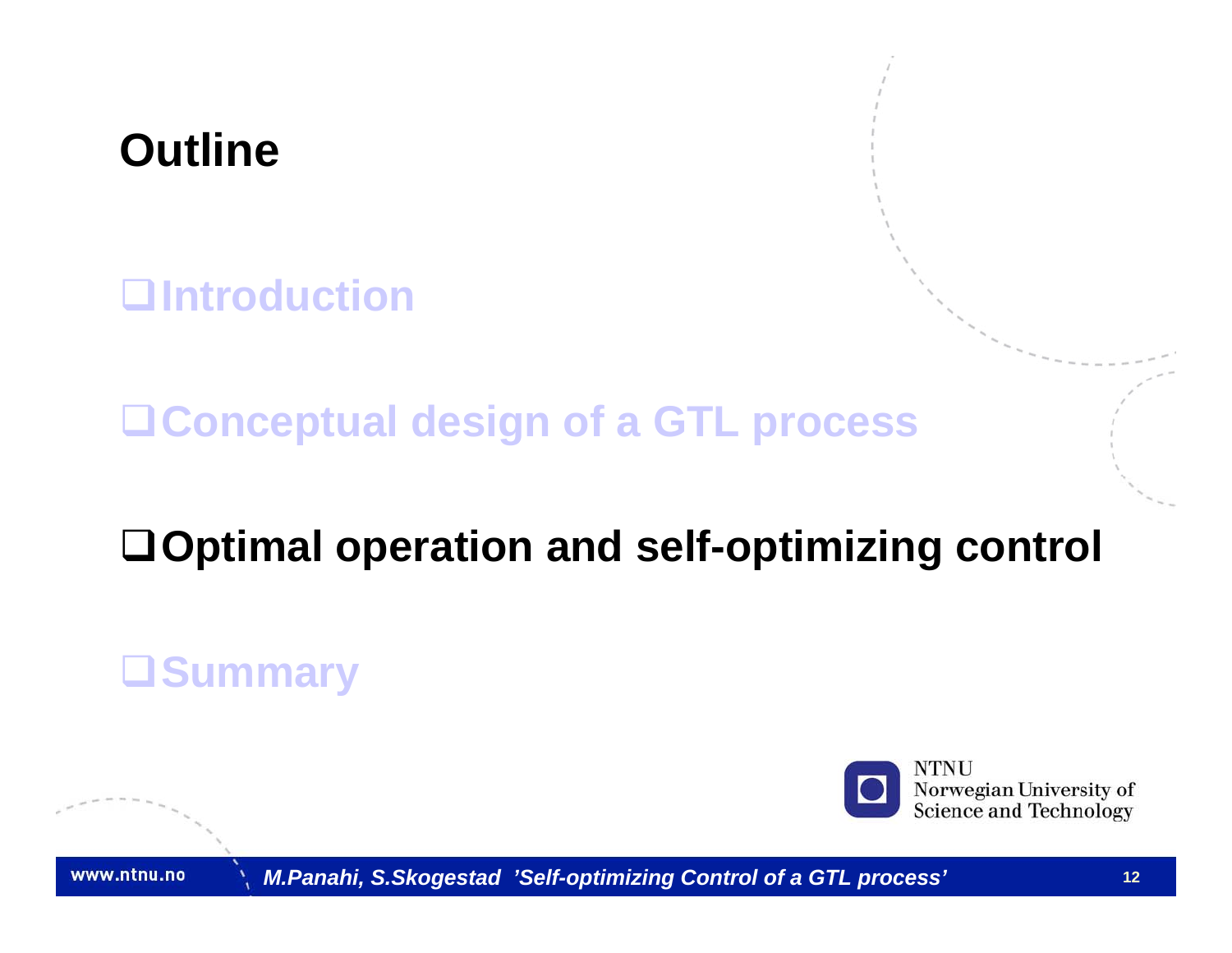## **Skogestad's procedure for plantwide control**

Self-optimizing control

**Mode I:** maximize efficiency (here natural gas is given)



Skogestad, S., I. Postlethwaite, 2005, Multivariable Feedback Control Analysis and Design, 2nd edition

Norwegian University of **Science and Technology** 

www.ntnu.no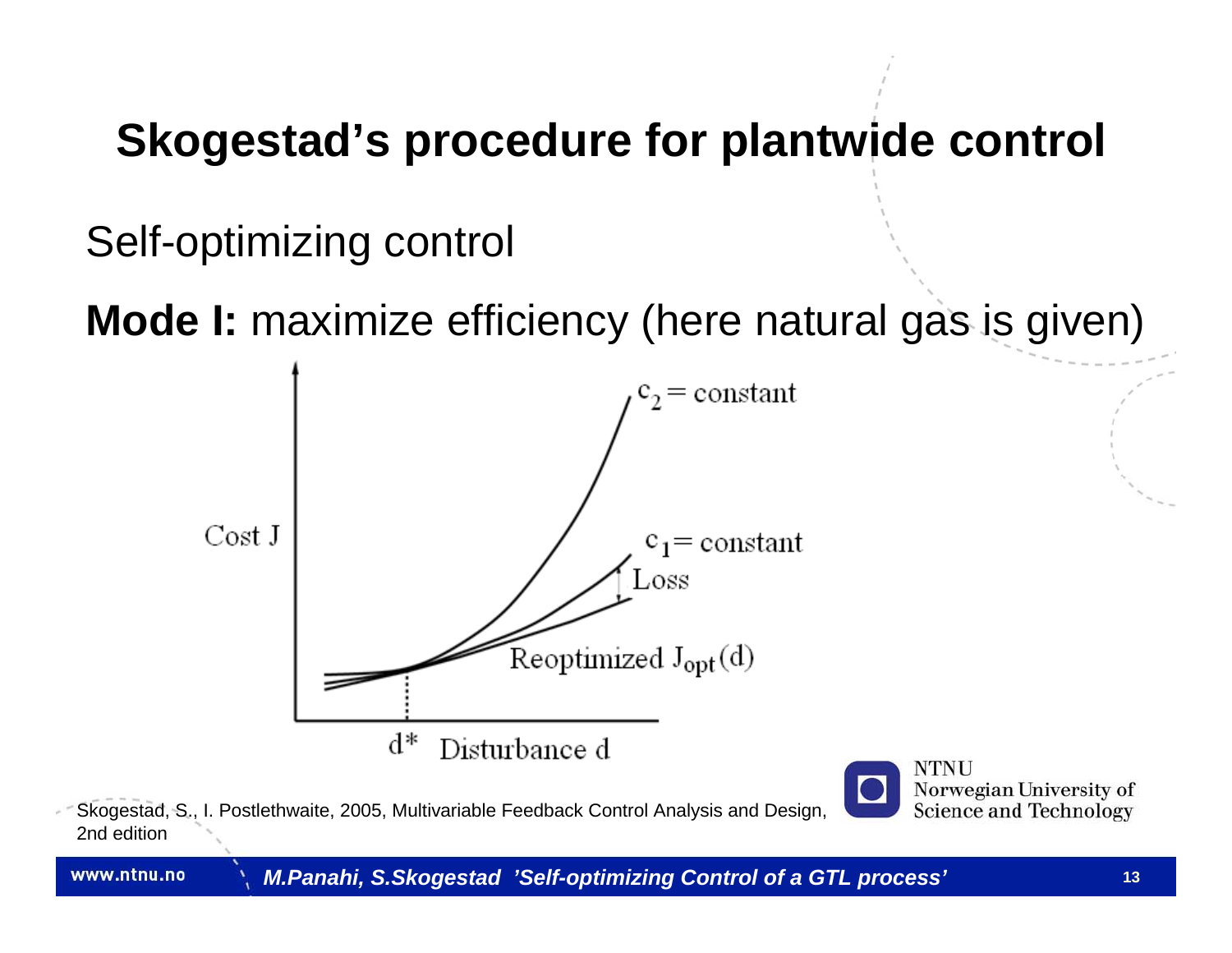## **Self-optimizing control procedure**

- Step 1: Define an objective function and constraints
- Step 2: Degrees of freedom (DOFs)
- Step3: Disturbances
- Step 4: Optimization (nominally and with disturbances)
- Step 5: Identification of controlled variables (CVs) for unconstrained DOFs
- Step 6: Evaluation of loss

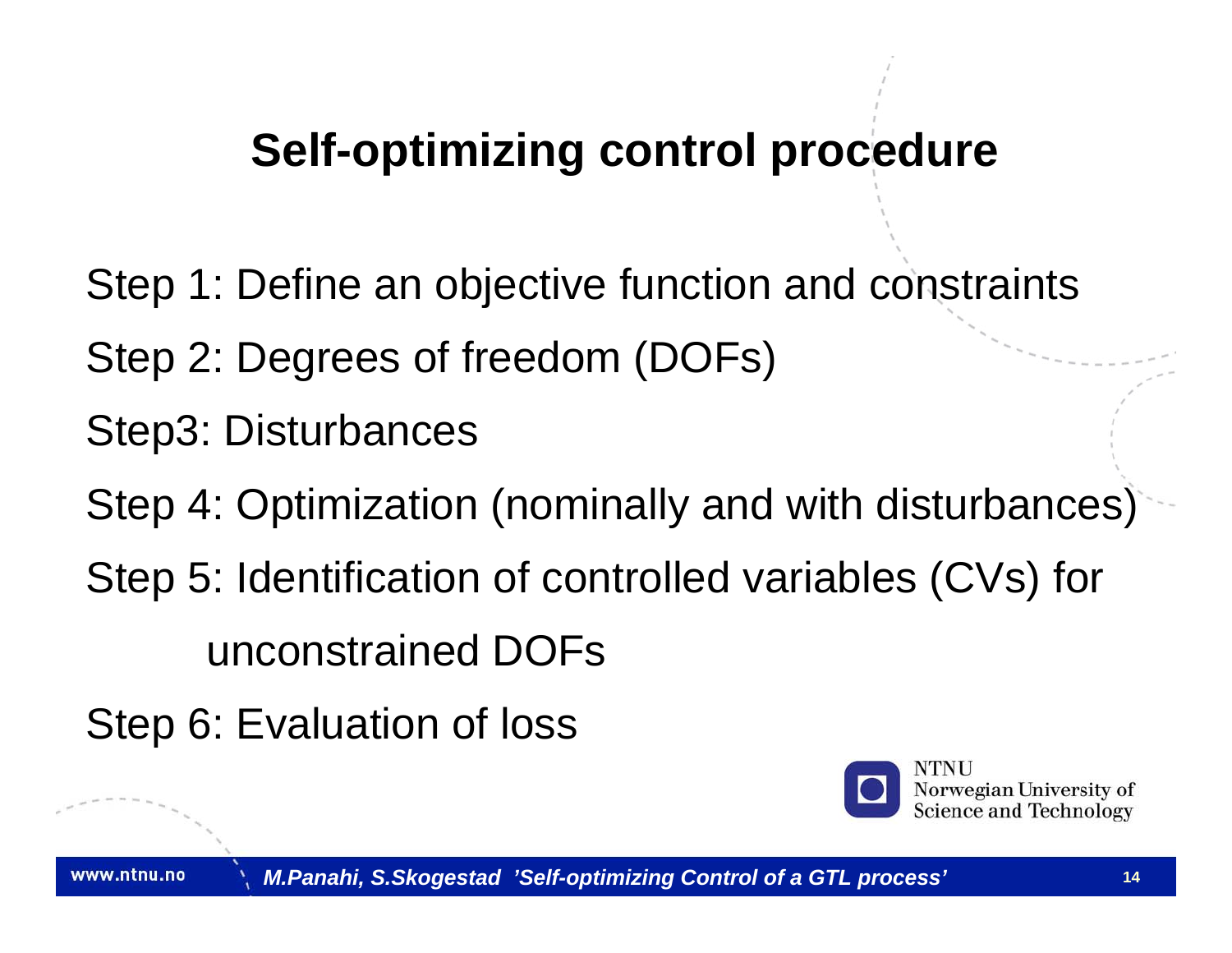**Step 1: Define an objective function and constraints**

**Objective function: max. Liquids fuel production**

Operational constraints that should be satisfied: (a) The  $H<sub>2</sub>O/NG$  ratio should be larger than 0.3 to avoid soot formation in ATR.

(b) The fired heater outlet temperature should not exceed 675ºC due to limitations on construction material.

Aasberg-Petersen, K., T. S. Christensen, C. Stud Nielsen and I. Dybkjær, 2003, Recent developments in authothermal reforming and pre-reforming for synthesis gas production in GTL applications, Fuel Processing Technology, 83, 253-261

Bakkerud, P. K., 2005, Update on synthesis gas production for GTL, Catalysis Today, 106, 30-33

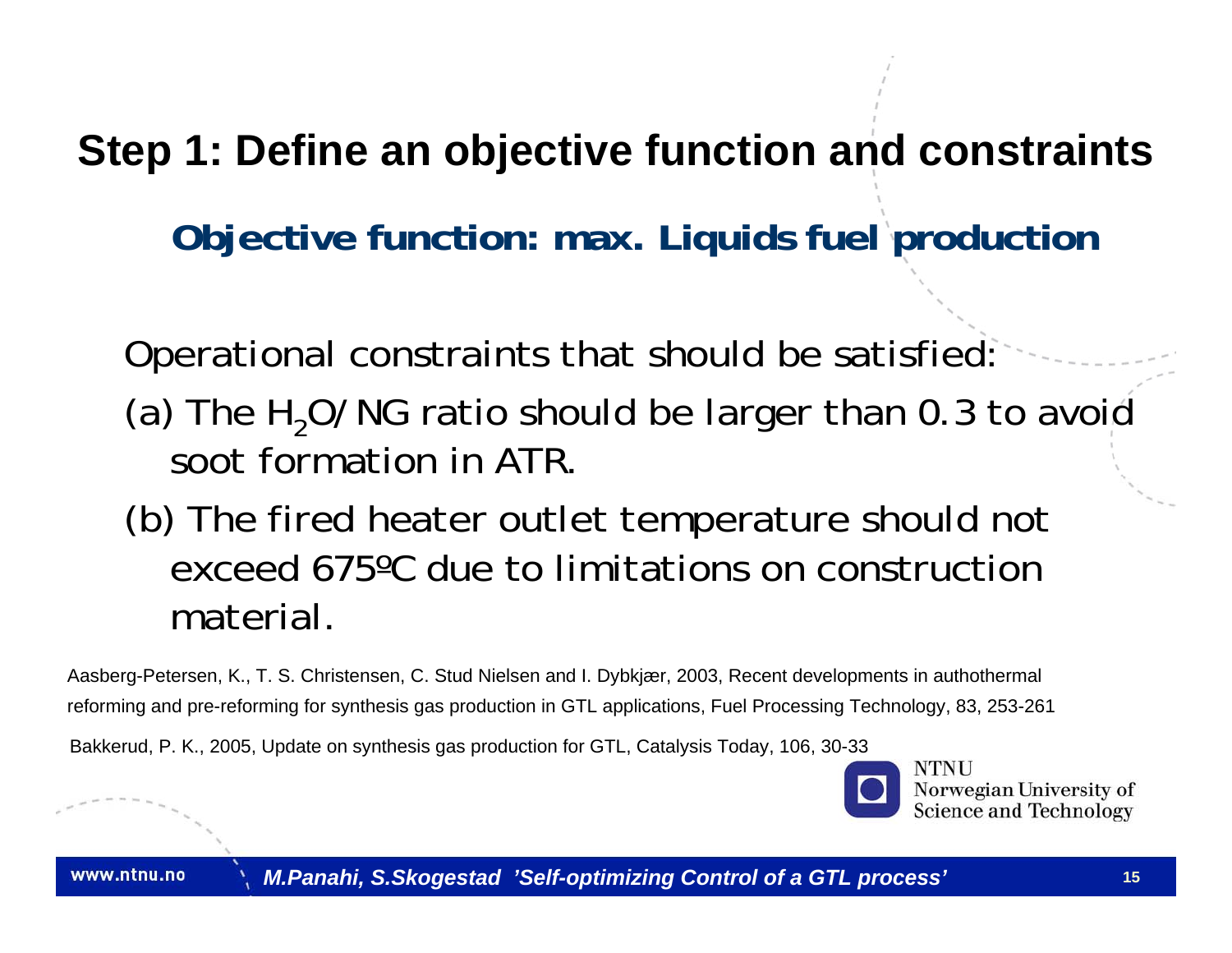#### **Step2: Degrees of freedom (DOFs)**

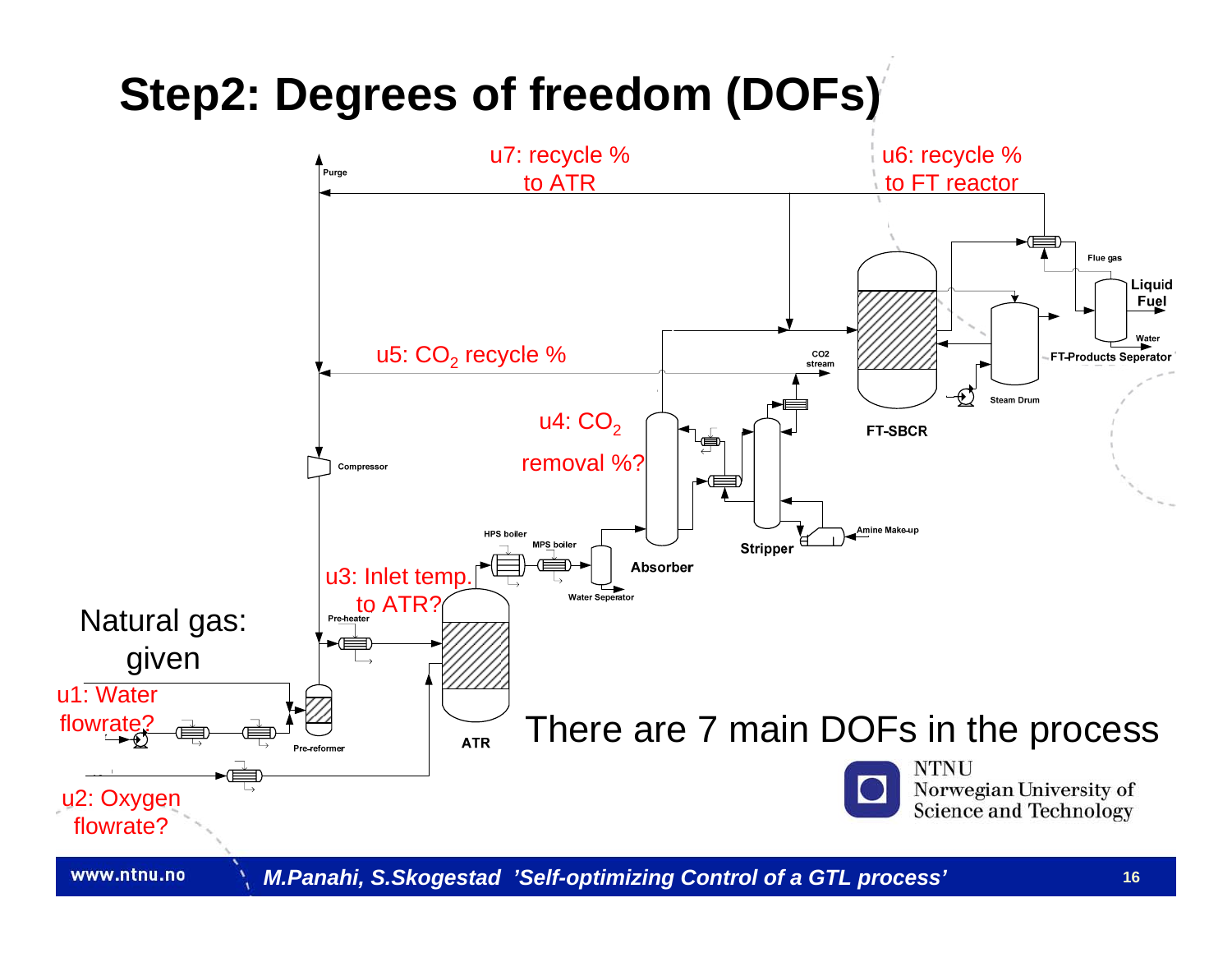## **Step3: Disturbances**

- 1. Flowrate of natural gas  $(\pm 10\%)$
- 2.Composition of hydrocarbons in feed (-10%)
- 3.Change in FT kinetics (±10% in kinetic parameter a)
- 4.Change in inlet temperature to ATR (±25°C)

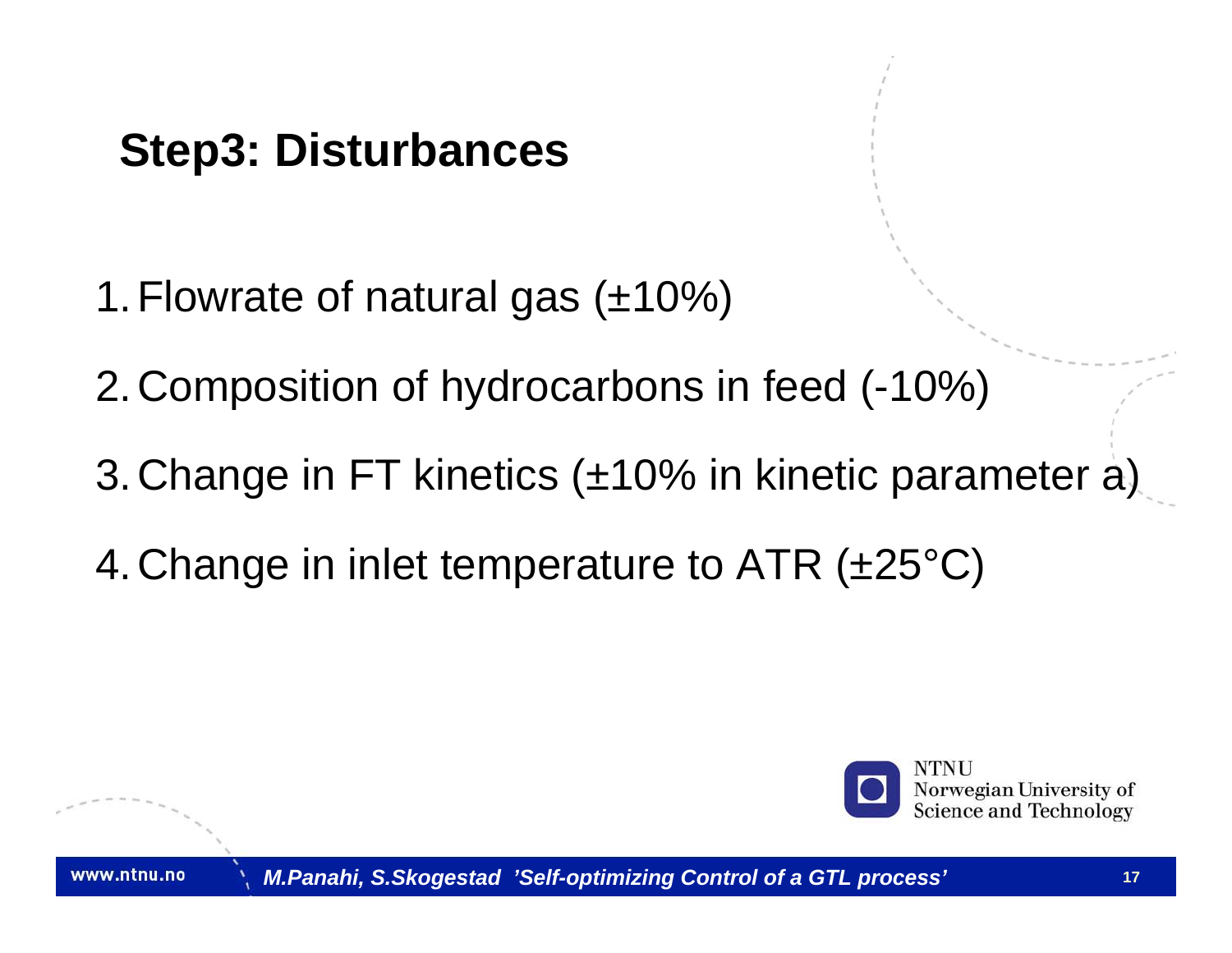#### **Step3: Reoptimization for Disturbances**

- Reoptimization of the process in presence of different disturbances
- Only one active constraint (inlet temperature to ATR)
- 6 CVs associated with the 6 unconstrained DOFs
- Keep some of CVs in their optimal nominal points
- Ideal case: no need to reoptimize any of DOFs in presence of disturbances

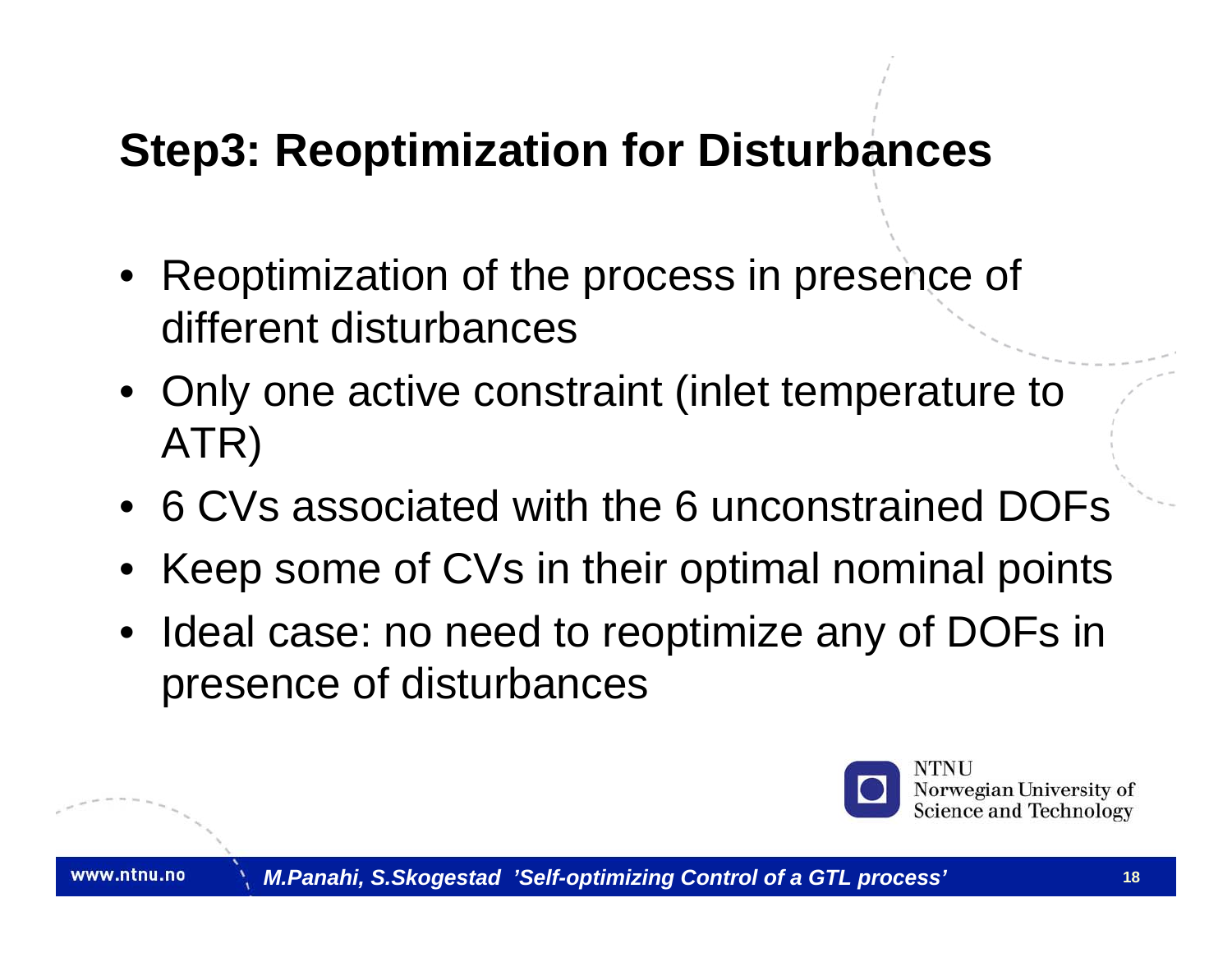#### **First disturbance: Change in flowrate of natural gas (±10%)**





9600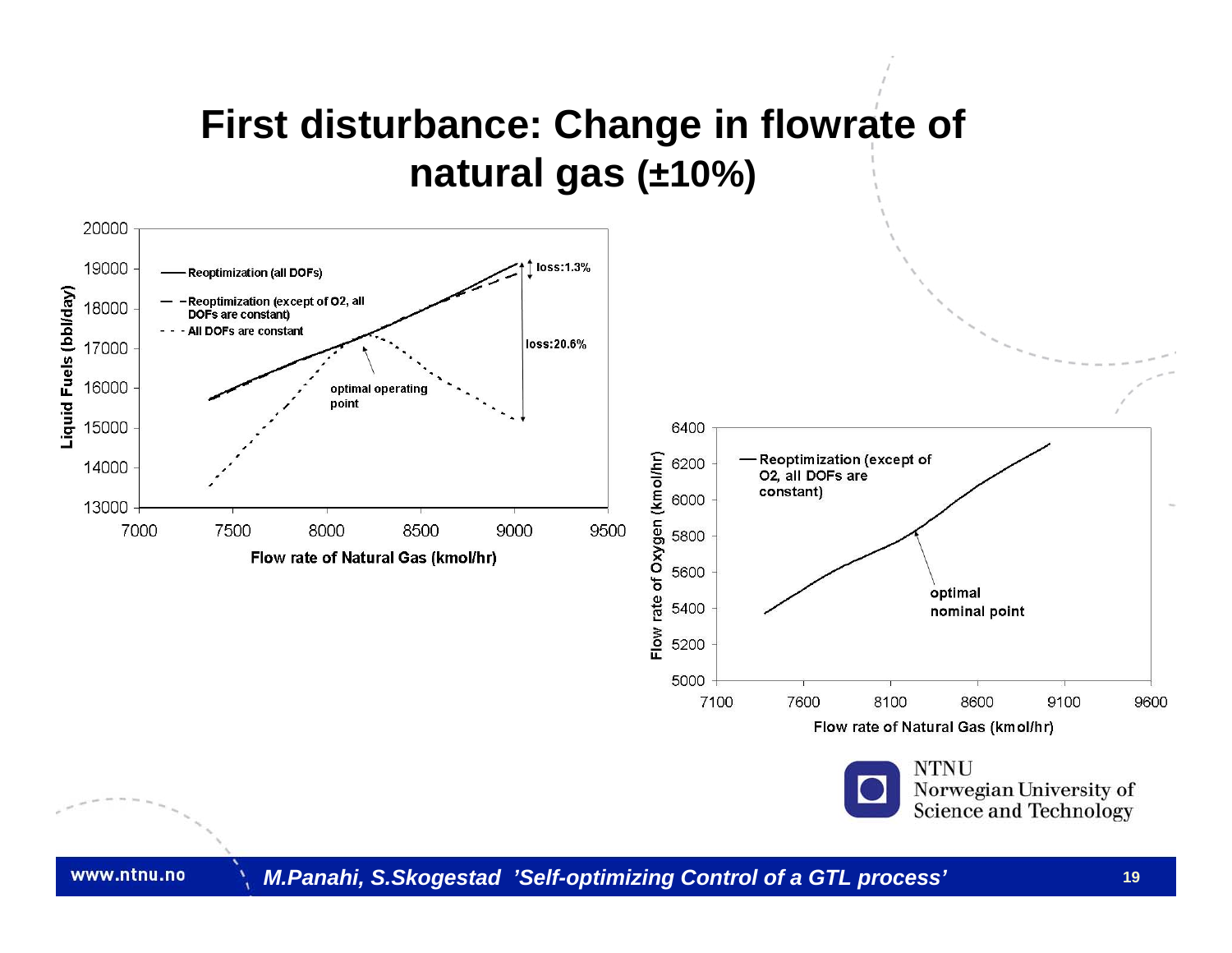#### **Second disturbance: Change in composition of natural gas (-10%)**

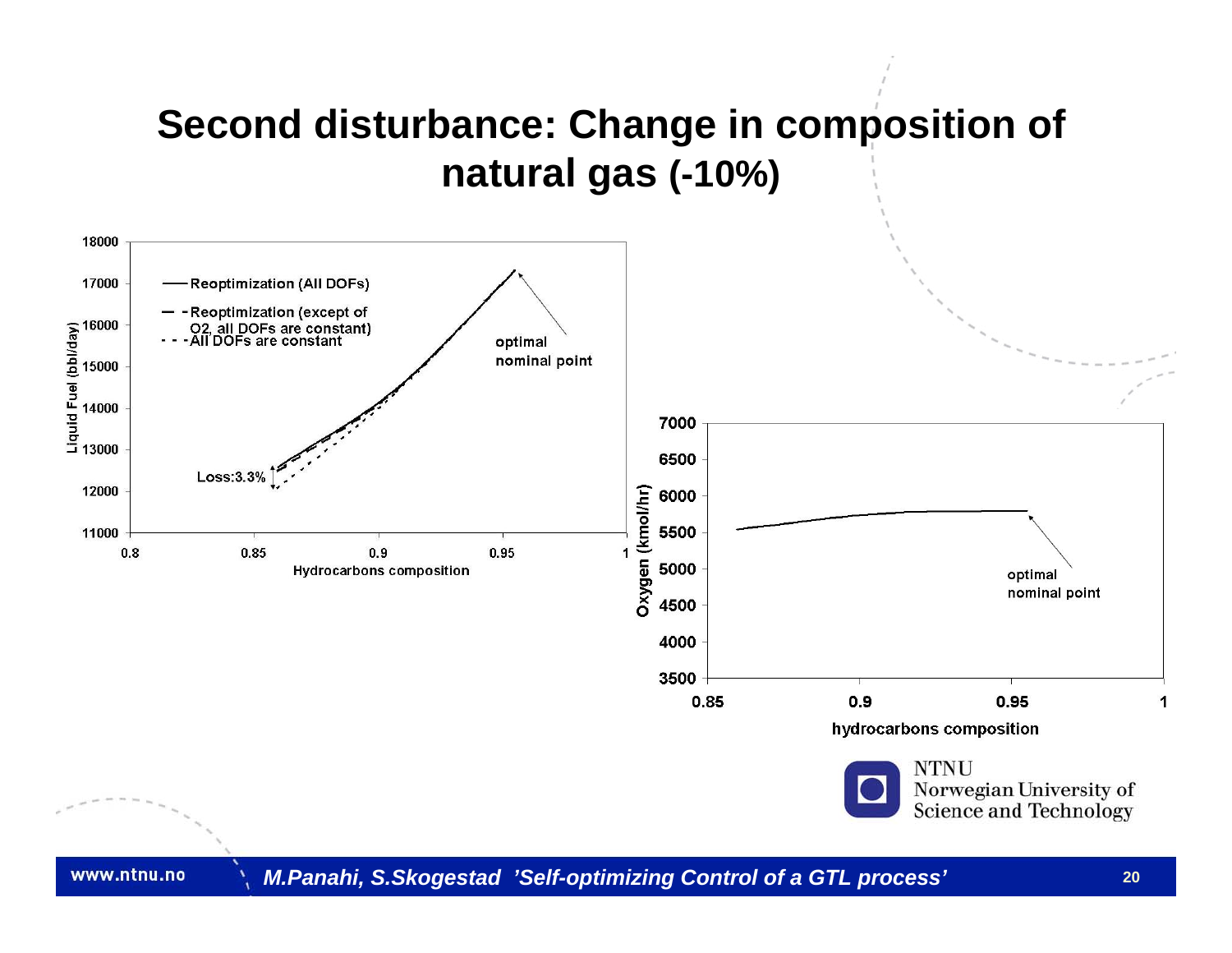## **Third disturbance: Change in FT kinetics (±10% in kinetic parameter a)**

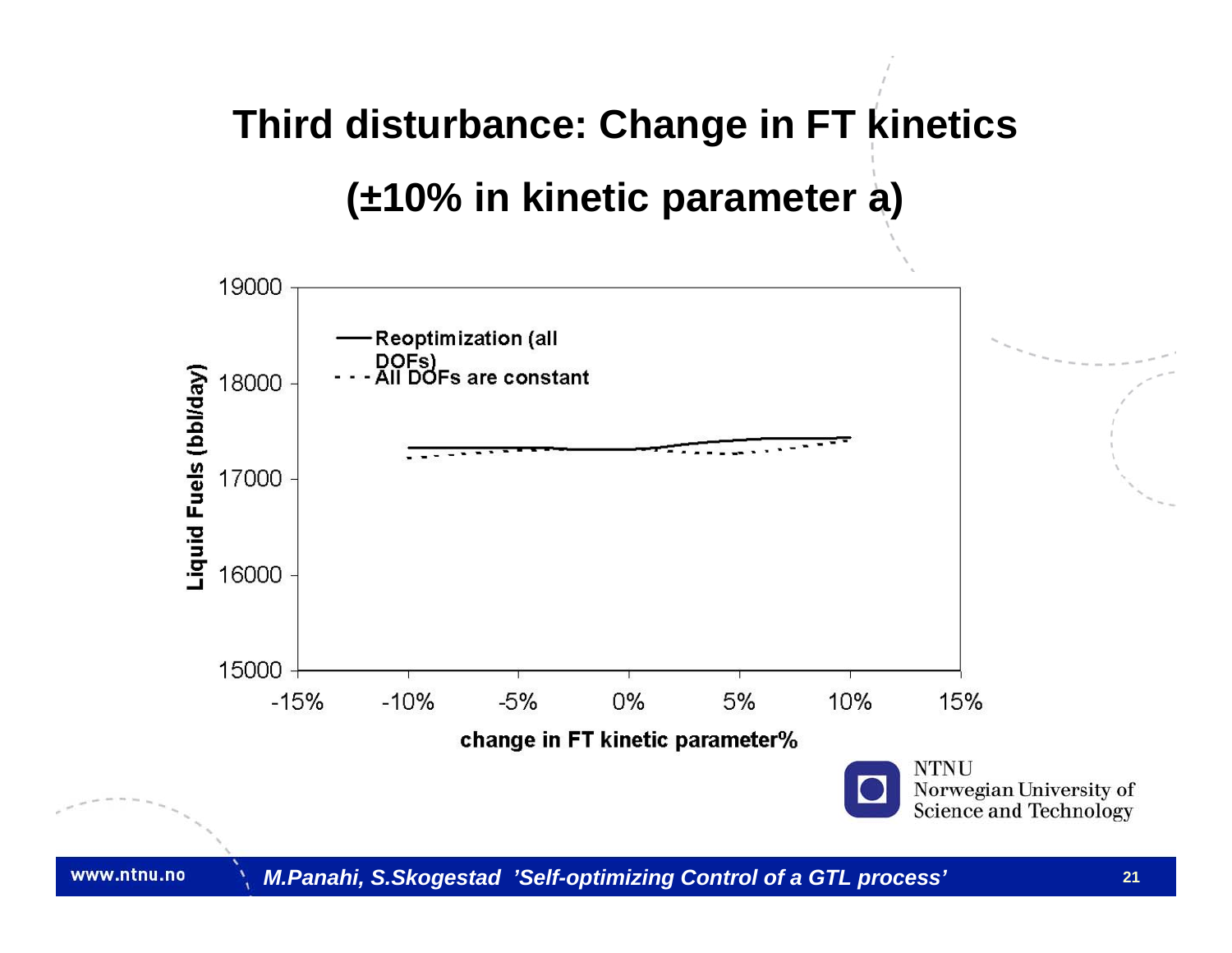#### **Fourth disturbance: Change in inlet temperature to ATR (±25°C)**

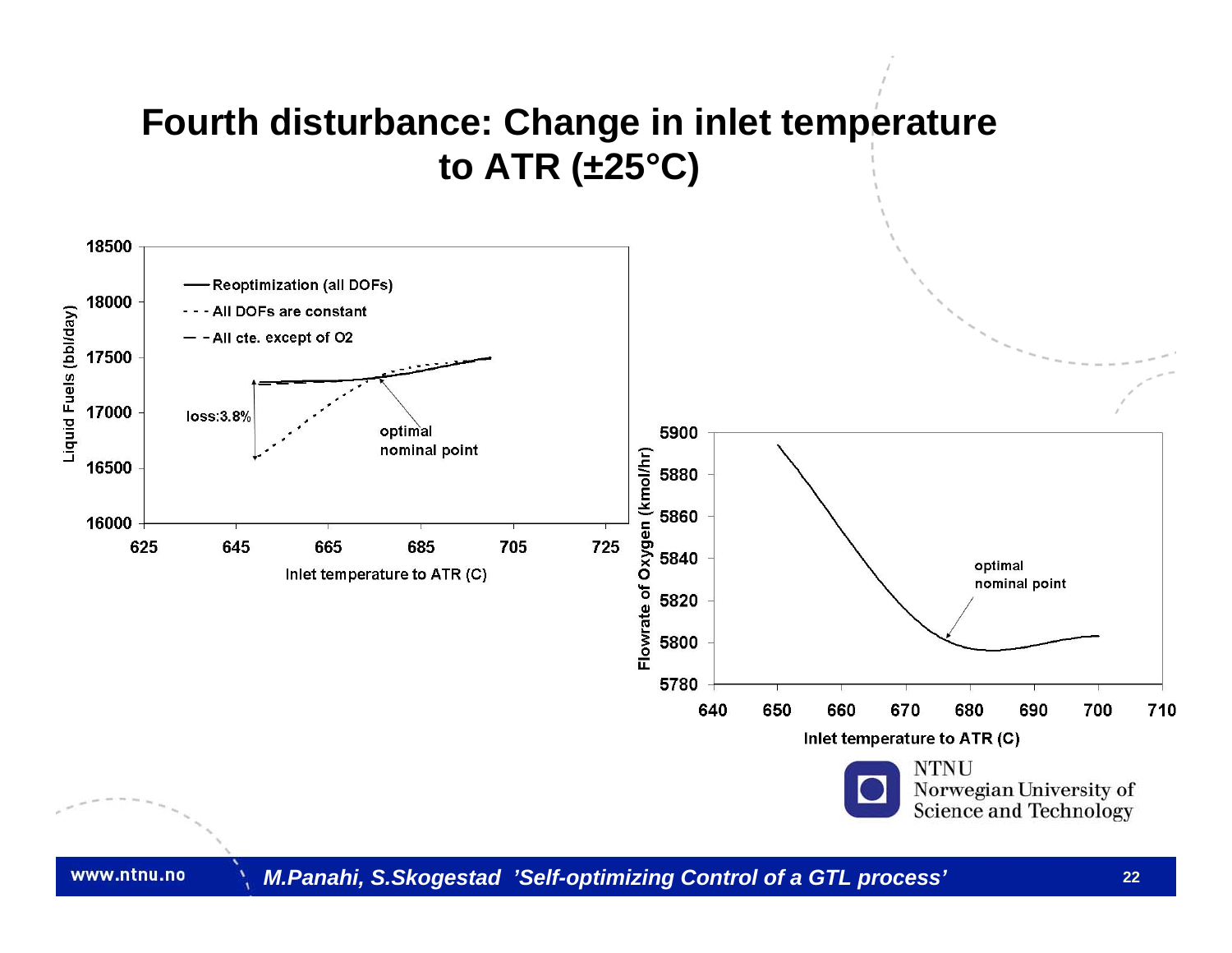## **Summary of loss for various disturbances**

| no.            | <b>Disturbance</b>       | Worst case of<br>each disturbance |             | Loss (%), if all DOFs                   |
|----------------|--------------------------|-----------------------------------|-------------|-----------------------------------------|
|                |                          | Change from<br>nominal point      | Loss<br>(%) | are constant except<br>of $O2$ flowrate |
|                | Flowrate of natural gas  | $+10%$                            | 20.6        | 1.3                                     |
| 2              | Inlet temperature to ATR | $-25$ °C                          | 3.8         | 0.1                                     |
| 3              | Hydrocarbons in the feed | $-10%$                            | 3.3         | 0.8                                     |
| $\overline{4}$ | Kinetic FT parameter a   | $+5%$                             | 0.8         |                                         |

It seems that we can always keep constant all the DOFs except of the  $\mathrm{O}_2$  flowrate.

We should also examine effect of implementation error in each controlled variables on objective function.

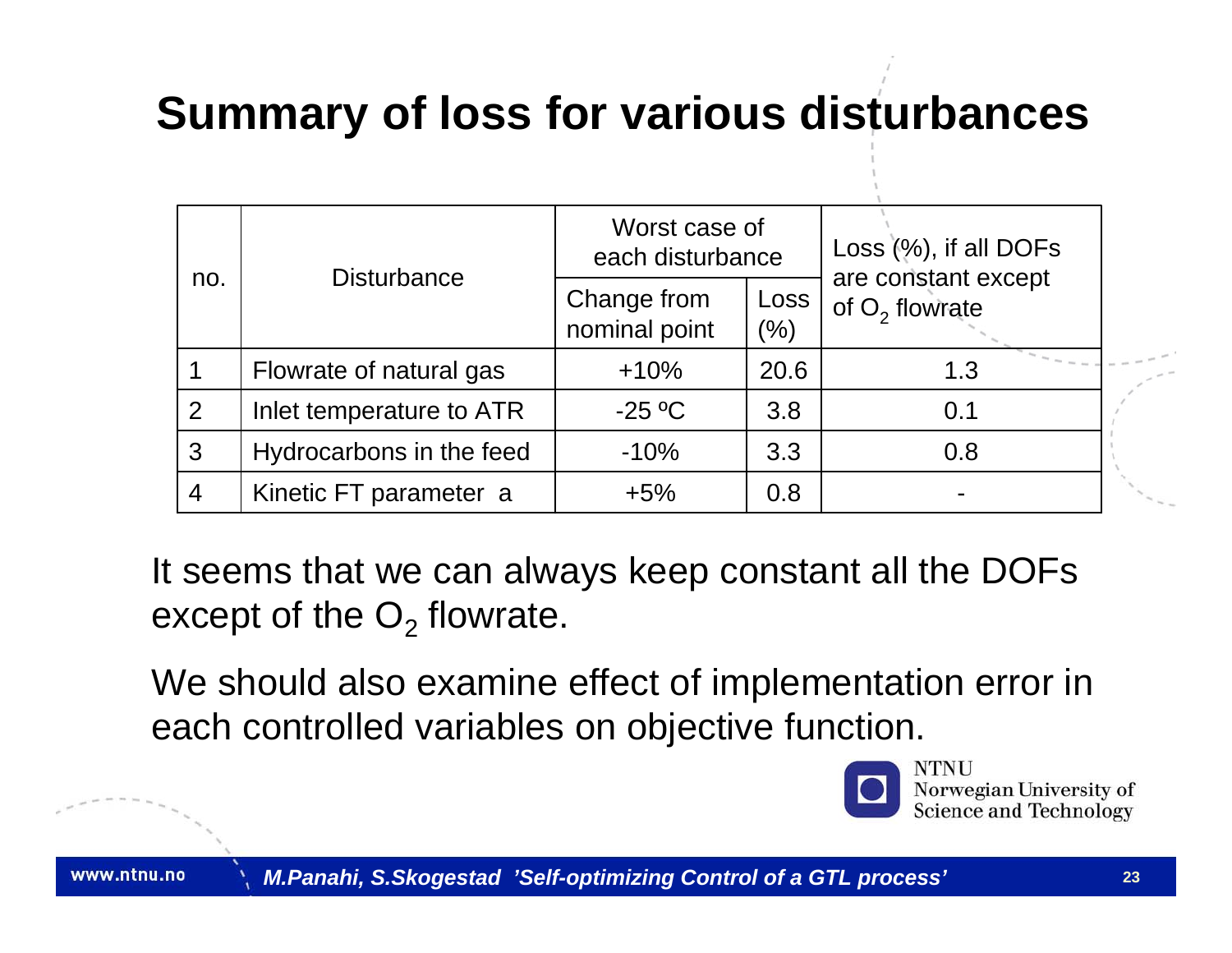## **Implementation error of CVs**

Implementation error: inaccuracy in control device

#### Effect of CV implementation error on objective function (loss)

| CVs                               | Implementation error<br>$\frac{0}{0}$ | Loss<br>$\frac{0}{0}$ |
|-----------------------------------|---------------------------------------|-----------------------|
| Recycled flue gas % to ATR        | $-15$                                 | 13.55                 |
| $H2O$ flowrate                    | $-10$                                 | 1.9                   |
| Recycled flue gas % to FT         | $-15$                                 | 0.51                  |
| $CO2$ removal%                    | -5                                    | 0.21                  |
| Recycled CO <sub>2</sub> % to ATR | $-15$                                 | 0.02                  |

2 more unconstrained DOFs (flowrate of water and recycled flue gas % to ATR)

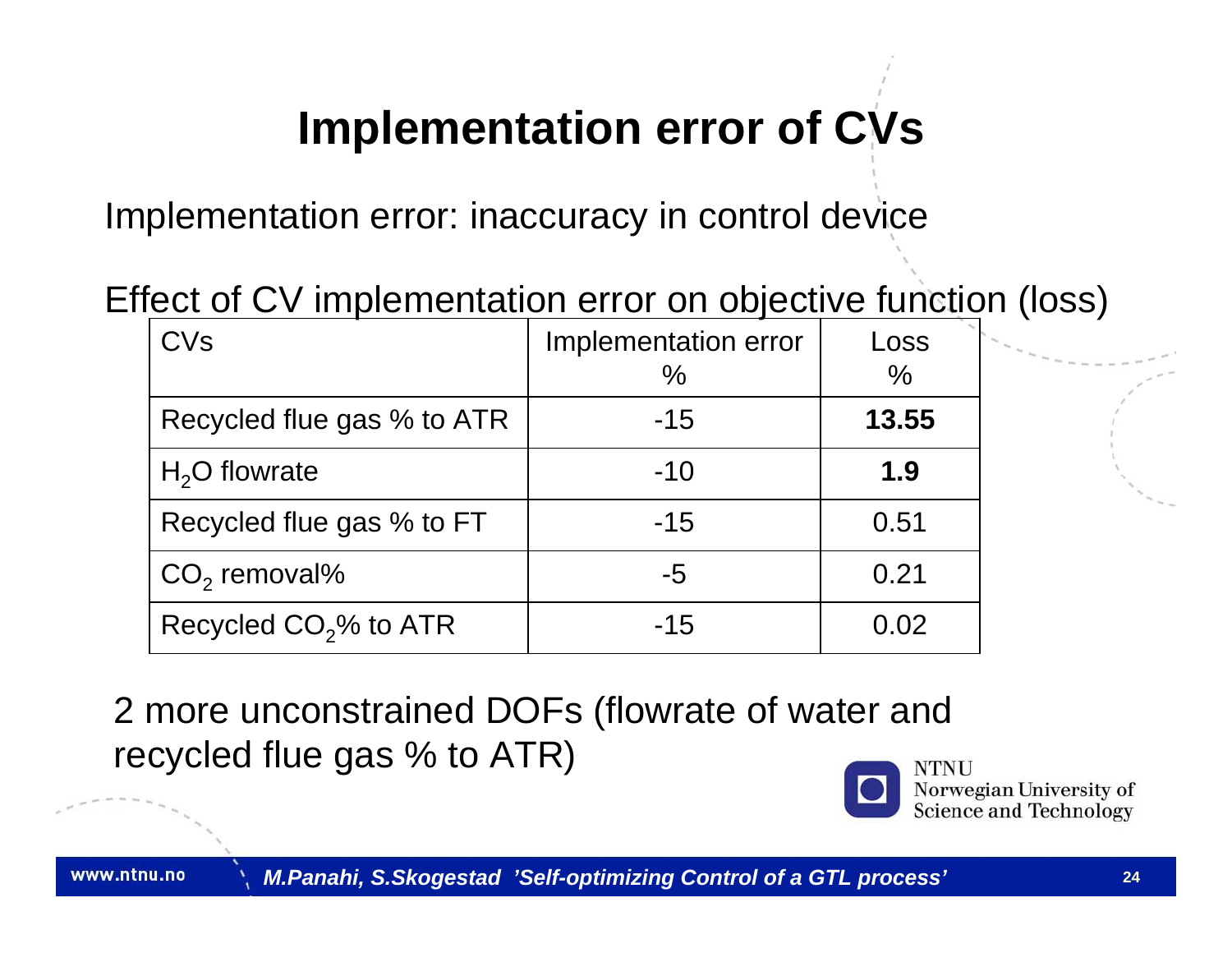## **Conclusion of self-optimizing so far**

Keep 4 DOFs constant in their optimal nominal points

- $\triangleright$  u3: Inlet temperature to ATR
- $\triangleright$  u4:  $CO<sub>2</sub>$  removal %
- $\triangleright$  u5:  $CO_2$  recycle %
- ¾ u6: Recycle % to FT reactor
- 3 unconstrained DOFs
- $\triangleright$  u1: H<sub>2</sub>O flowrate
- $\triangleright$  u2: O<sub>2</sub> flowrate
- $\triangleright$  u3: Recycle % to ATR

Candidate CVs: ATR temperature,  $\mathsf{H}_{2}/$ CO in syngas etc.

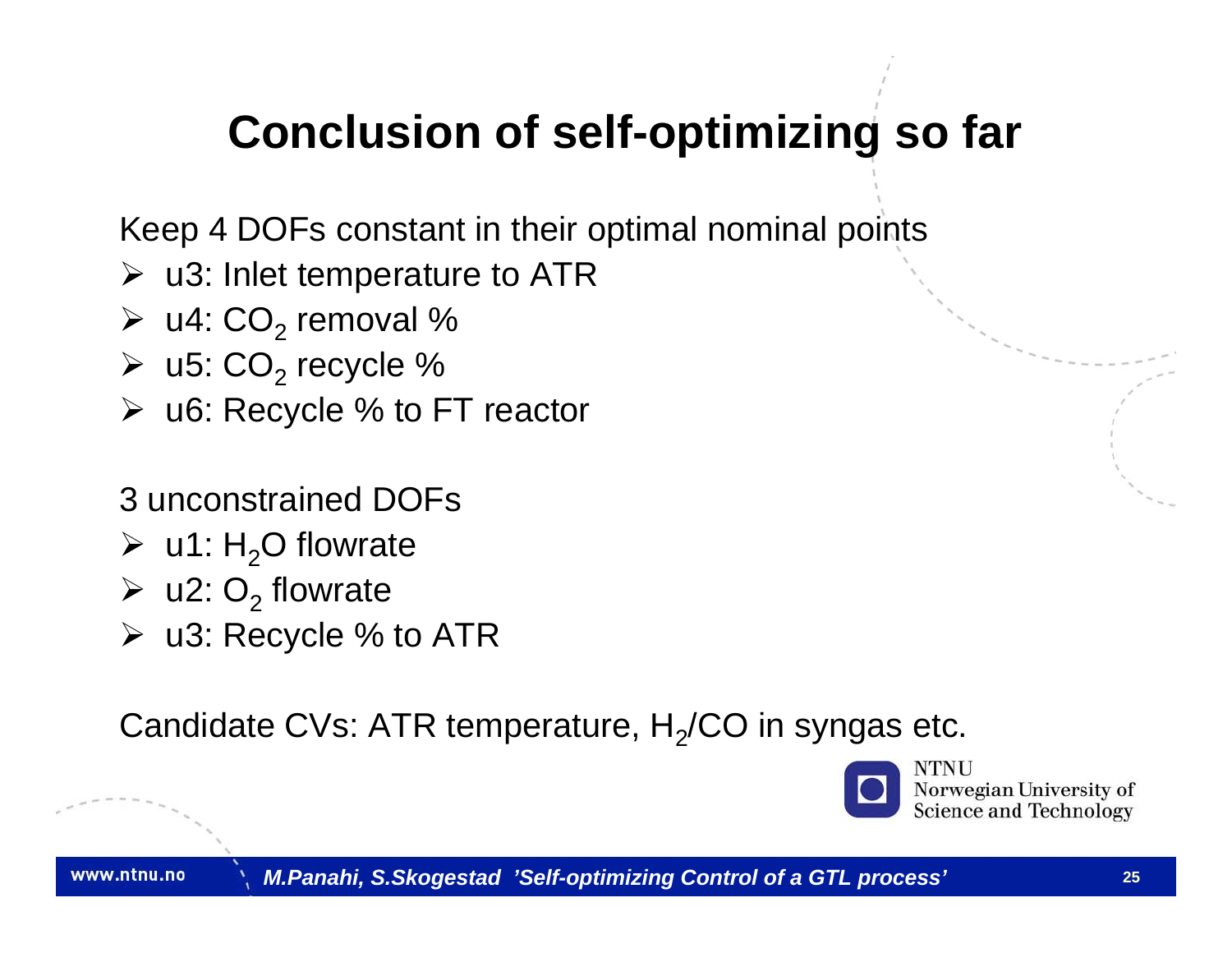#### **Current work: Finding the best self-optimizing variables**

Exact local method

$$
L = \frac{1}{2} \left\| \left[ M_d M_n \right] \right\|_{2}^{2}
$$
  
\n
$$
V = G^y u + G_d^y W_d d + W_n n
$$
  
\n
$$
c = Hy
$$
  
\n
$$
c = (HG^y u + HG_d^y W_d d + HW_n n)
$$
  
\nwhere  $M_d = J_{uu}^{1/2} (J_{uu}^{-1} J_{ud} - G^{-1} G_d) W_d$   
\n
$$
M_n = J_{uu}^{1/2} G^{-1} HW_n
$$
  
\n
$$
G = HG^y G_d = HG_d^y
$$
  
\nWorst case loss  
\n
$$
L_{worst} = \frac{1}{2} \overline{\sigma} ([M_d M_n])^2
$$
  
\nMinimizing  $L_{worst} = \text{Minimizing maximum singular value}$ 

I.J. Halvorsen, S. Skogestad, J.C. Morud and V. Alstad,



Norwegian University of **Science and Technology** 

[``Optimal selection of controlled variables'',](http://www.nt.ntnu.no/users/skoge/publications/2003/self2) *Ind. Eng. Chem. Res.*, **42** (14), 3273-3284 (2003)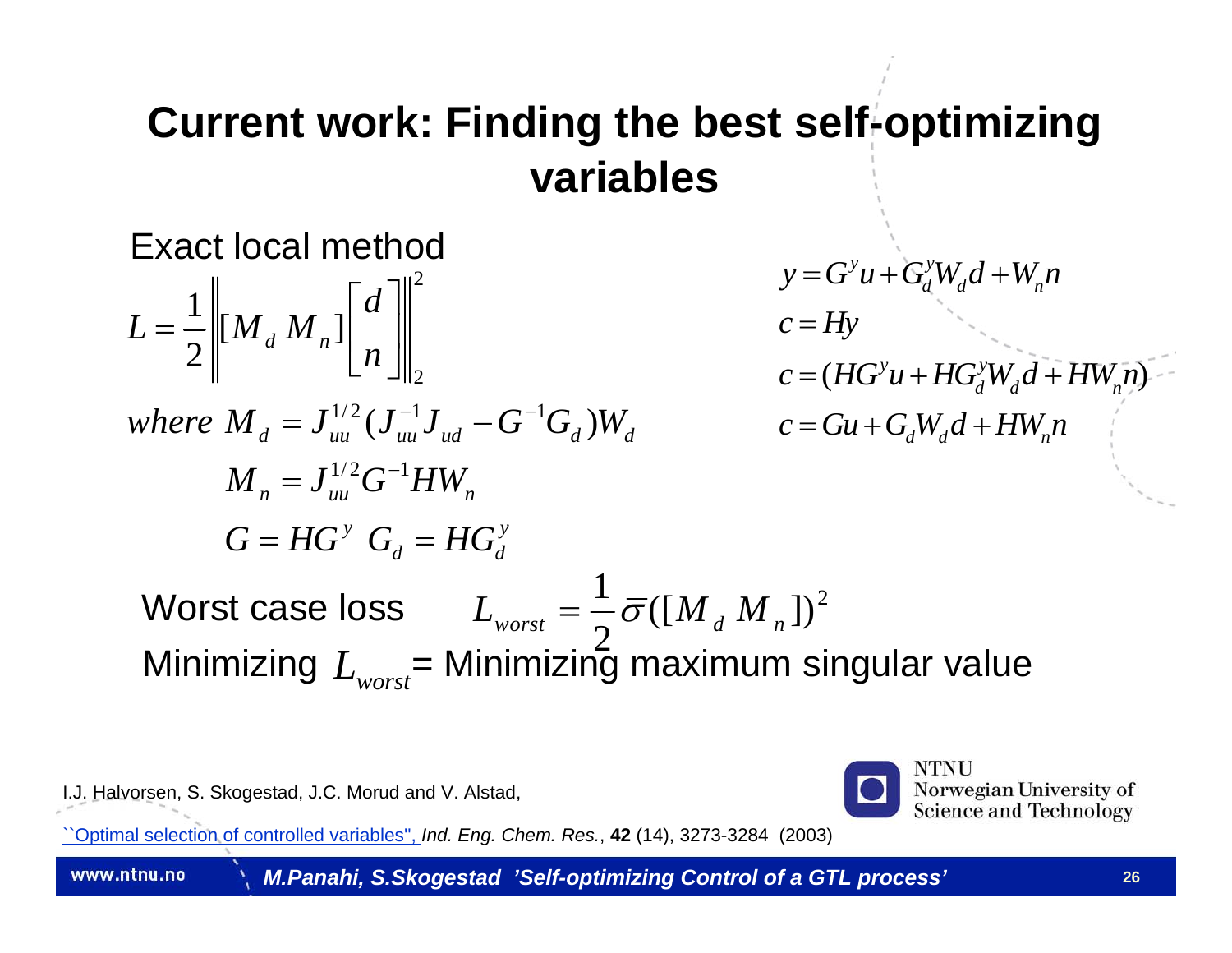## **Outline**

**Introduction**

**Conceptual design of a GTL process**

**Optimal operation and self-optimizing control**

## **Summary**



Norwegian University of Science and Technology

www.ntnu.no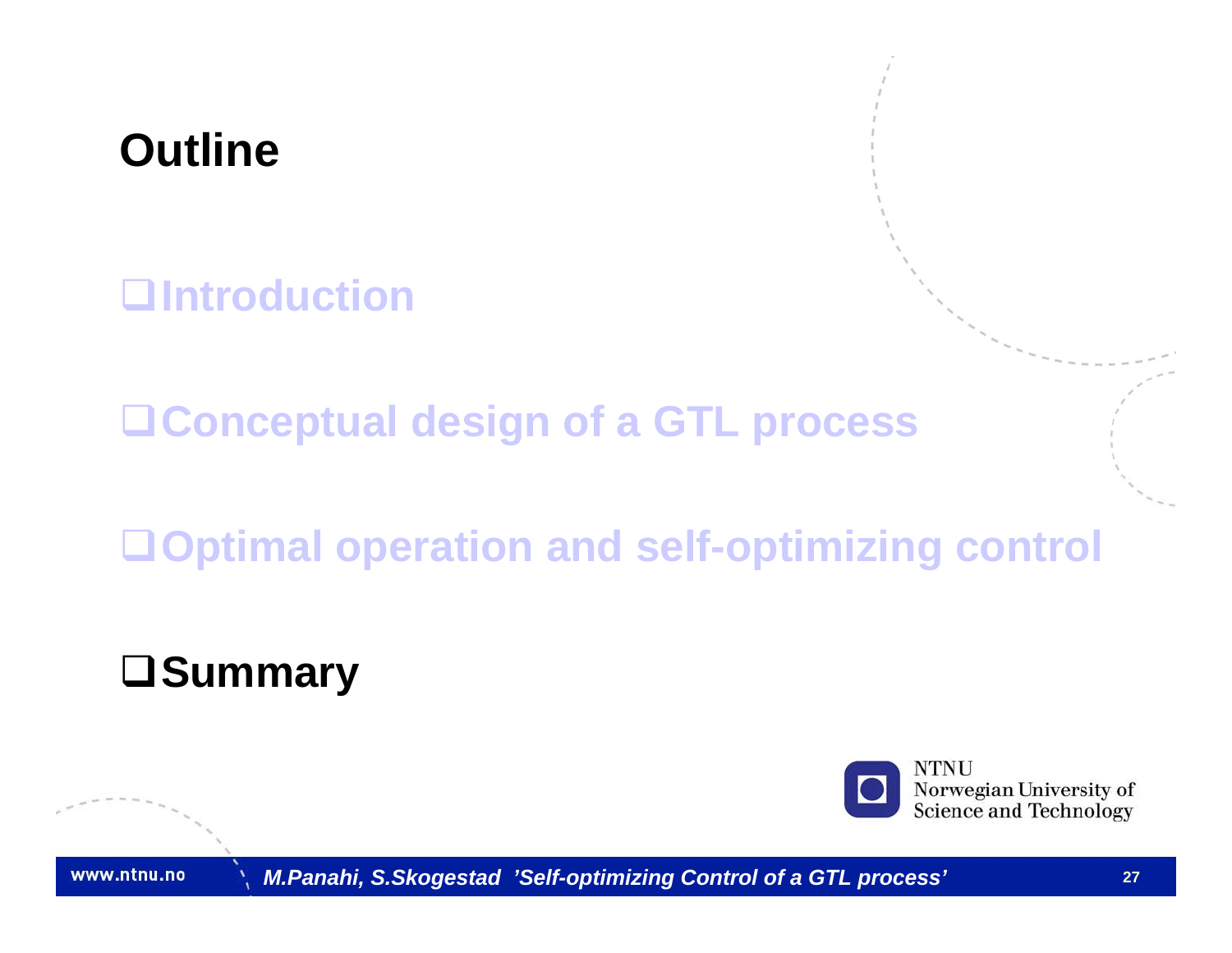## **Summary**

 $\checkmark$  Conceptual design and simulation of a GTL process

#### $\checkmark$  Optimal operation and self-optimizing control

## 9 7 DOFs (4 keep constants+3 unconstrained)



Norwegian University of **Science and Technology** 

www.ntnu.no